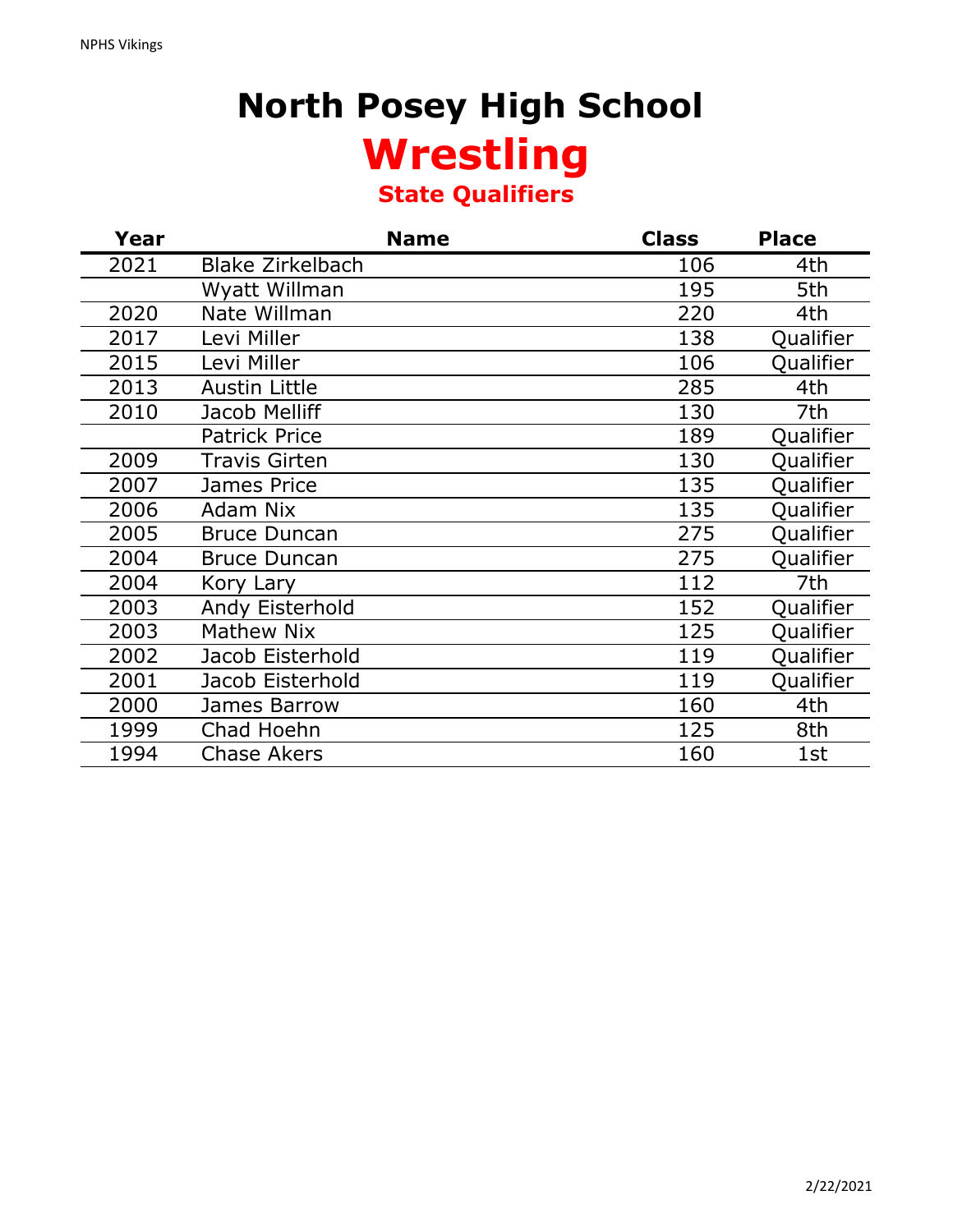#### **North Posey High School Wrestling**

#### **Semi-State Qualifiers**

| Year         | <b>Name</b>                  | <b>Class</b>     | <b>Place</b> |
|--------------|------------------------------|------------------|--------------|
| 2021         | <b>Blake Zirkelbach</b>      | 106              | 2nd          |
|              | Gavin Wheeler                | 113              |              |
|              | <b>Braden Fitts</b>          | 120              |              |
|              | Camden Lupfer                | 132              |              |
|              | <b>Nick Akers</b>            | 138              |              |
|              | Wyatt Willman                | 195              | 3rd          |
| 2020         | <b>Blake Zirkelbach</b>      | 106              |              |
|              | Camden Lupfer                | $\overline{113}$ |              |
|              | Tristan Martin               | 145              |              |
|              | Nate Willman                 | 220              | 1st          |
| 2019         | Kameron Kendall              | 113              |              |
|              | Albert Spencer               | 126              |              |
|              | Tristan Martin               | 132              |              |
|              | <b>Issac Myers</b>           | 285              |              |
|              | Wyatt Willman                | 170              |              |
|              | Nathan Willman               | 180              |              |
| 2018         | <b>Braiden Fitts</b>         | 106              |              |
|              | Kameron Kendall              | 113              |              |
|              | Levi Miller                  | 152              |              |
|              | Colton Gamblin               | 170              |              |
|              | Dylan Butts                  | 285              |              |
| 2017         | Cameron Fisher               | 126              |              |
|              | Levi Miller                  | 138              | 4th          |
| 2016         | Kameron Kendall              | 106              |              |
|              | Cameron Fisher               | 113              |              |
|              | Levi Miller                  | 120              |              |
| 2015         | Levi Miller                  | 106              | 4th          |
| 2014         | <b>Shane Martin</b>          | 160              |              |
| 2013         | Gary Martin                  | 160              |              |
|              | <b>Shane Martin</b>          | 170              |              |
|              | Austin Little                | 285              | 2nd          |
| 2012         | <b>Tyler Stock</b>           | 113              | 5th          |
|              | Micheal Frymire              | 138              |              |
|              | Austin Little                | 285              |              |
| 2010         | <b>Jacob Melliff</b>         | 130              |              |
|              | Patrick Price                | 189              |              |
| 2009         | Travis Girten                | 130              |              |
| 2007         | James Price                  | 135              |              |
| 2006         | Adam Nix                     | 135              |              |
| 2005         | <b>Bruce Duncan</b>          | 275              |              |
| 2004         | <b>Bruce Duncan</b>          | 275              |              |
|              |                              | 112              |              |
| 2004<br>2003 | Kory Lary<br>Andy Eisterhold | 152              |              |
|              | Mathew Nix                   | 125              |              |
| 2003         |                              |                  |              |
| 2002         | Jacob Eisterhold             | 119              |              |
| 2001         | Jacob Eisterhold             | 119              |              |
| 2000         | James Barrow                 | 160              |              |
| 1999         | Chad Hoehn                   | 125              |              |
| 1994         | <b>Chase Akers</b>           | 160              |              |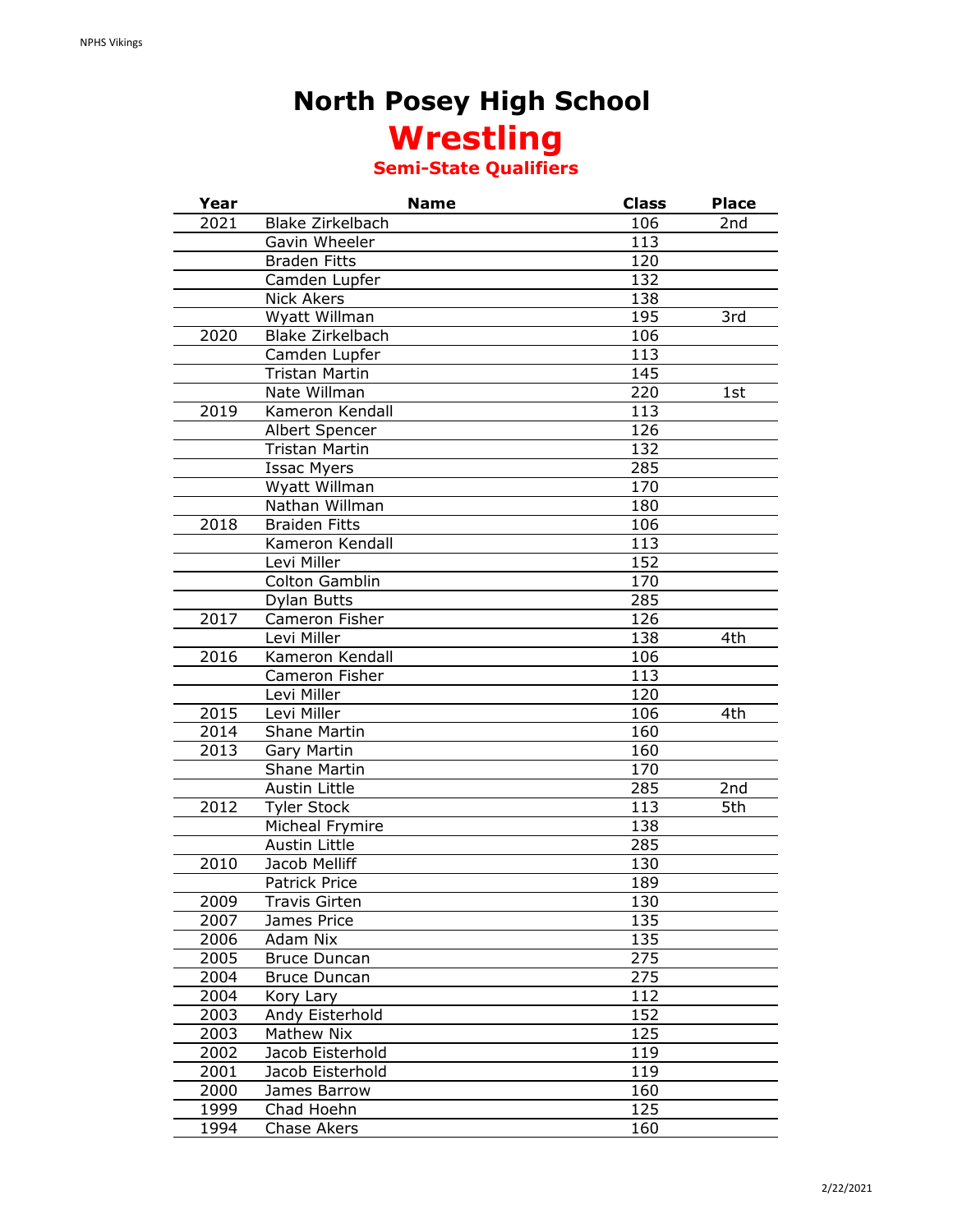# **North Posey High School Wrestling Regional Qualifiers**

| Year | <b>Name</b>             | <b>Class</b> | <b>Place</b>      |
|------|-------------------------|--------------|-------------------|
| 2021 | <b>Blake Zirkelbach</b> | 106          | 2 <sub>nd</sub>   |
|      | Gavin Wheeler           | 113          | 4th               |
|      | <b>Braden Fitts</b>     | 120          | 4th               |
|      | Camden Lupfer           | 132          | 4th               |
|      | <b>Nick Akers</b>       | 138          | 2nd               |
|      | Kaleb Elpers            | 145          |                   |
|      | Levi Freeman            | 170          |                   |
|      | Wyatt Willman           | 195          | 1st               |
|      | Sam Belt                | 220          |                   |
| 2020 | <b>Blake Zirkelbach</b> | 106          | $\overline{2}$ nd |
|      | Camden Lupfer           | 113          | 4th               |
|      | <b>Braiden Fitts</b>    | 120          |                   |
|      | Kaleb Elpers            | 126          |                   |
|      | Levi Freeman            | 138          |                   |
|      | Tristan Martin          | 145          | 2nd               |
|      | <b>Brady Reidford</b>   | 170          |                   |
|      | Wyatt Willman           | 182          |                   |
|      | Nate Willman            | 220          | 1st               |
|      | <b>Issac Myers</b>      | 285          |                   |
| 2019 | <b>Braiden Fitts</b>    | 106          |                   |
|      | Kameron Kendall         | 113          | 2nd               |
|      | Kaleb Elpers            | 120          |                   |
|      | <b>Albert Spencer</b>   | 126          | 4th               |
|      | Tristan Martin          | 132          | 2nd               |
|      | Clay Will               | 145          |                   |
|      | Wyatt Willman           | 170          | 4th               |
|      | Nathan Willman          | 182          | 4th               |
| 2018 | <b>Braiden Fitts</b>    | 106          | 4th               |
|      | Kameron Kendall         | 113          | 4th               |
|      | Albert Spencer          | 126          |                   |
|      | Thomas Rapp             | 138          |                   |
|      | <b>Austin Frymire</b>   | 145          |                   |
|      | Levi Miller             | 152          | 3rd               |
|      | Colton Gamblin          | 170          | 1st               |
|      | Cody Martin             | 220          |                   |
|      | <b>Dylan Butts</b>      | 285          |                   |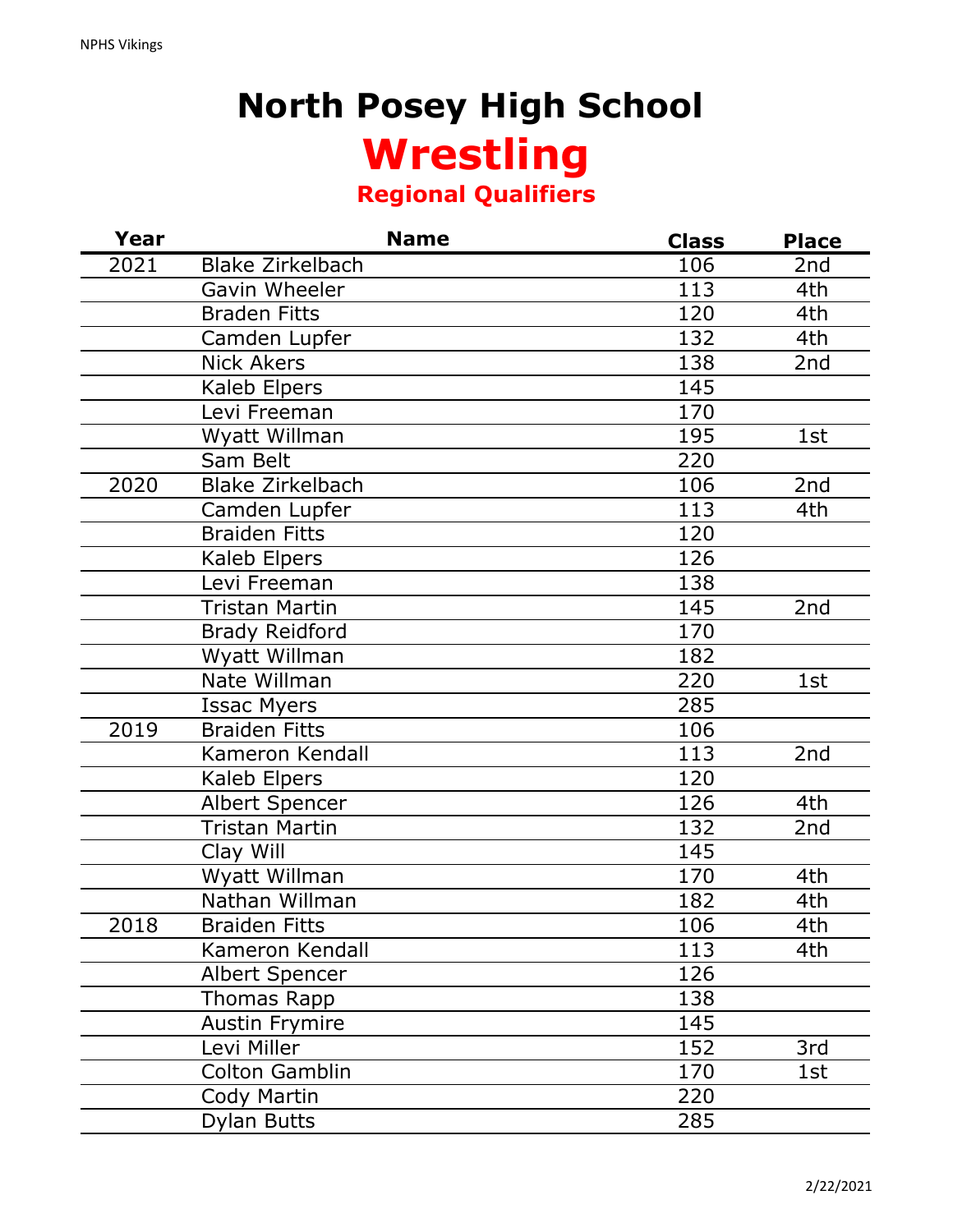# **North Posey High School Wrestling Regional Qualifiers**

| Year | <b>Name</b>           | <b>Class</b> | <b>Place</b> |
|------|-----------------------|--------------|--------------|
| 2017 | Kameron Kendall       | 106          |              |
|      | Nathan Willman        | 113          |              |
|      | <b>Tristan Martin</b> | 120          |              |
|      | <b>Cameron Fisher</b> | 126          | 4th          |
|      | Levi Miller           | 138          | 1st          |
|      | Josh Wiggins          | 145          |              |
|      | Zach Adkins           | 182          |              |
| 2016 | Kameron Kendall       | 106          | 4th          |
|      | <b>Cameron Fisher</b> | 113          | 3rd          |
|      | Levi Miller           | 120          | 3rd          |
|      | Josh Wiggins          | 132          |              |
|      | Ryan Martin           | 138          |              |
|      | Kaynin Capps          | 152          |              |
| 2015 | Levi Miller           | 106          | 1st          |
|      | Cameron Fisher        | 113          |              |
|      | <b>Colton Gamblin</b> | 132          |              |
|      | Ryan Martin           | 138          |              |
| 2014 | <b>Shane Martin</b>   | 160          | 4th          |
| 2013 | Eric O'Risky          | 152          |              |
|      | <b>Gary Martin</b>    | 160          | 4th          |
|      | <b>Shane Martin</b>   | 170          | 5th          |
|      | <b>Austin Little</b>  | 285          | 1st          |
| 2012 | <b>Tyler Stock</b>    | 113          | 3rd          |
|      | Michael Frymire       | 138          | 4th          |
|      | Seth Elderkin         | 145          |              |
|      | Chris O'Risky         | 195          |              |
|      | <b>Austin Little</b>  | 285          | 4th          |
| 2010 | Jacob Melliff         | 130          | 7th          |
| 2010 | <b>Patrick Price</b>  | 189          |              |
| 2009 | <b>Travis Girten</b>  | 130          |              |
| 2007 | James Price           | 135          |              |
| 2006 | <b>Adam Nix</b>       | 135          |              |
| 2005 | <b>Bruce Duncan</b>   | 275          |              |
| 2004 | <b>Bruce Duncan</b>   | 275          |              |
| 2004 | Kory Lary             | 112          | 7th          |
| 2003 | Andy Eisterhold       | 152          |              |